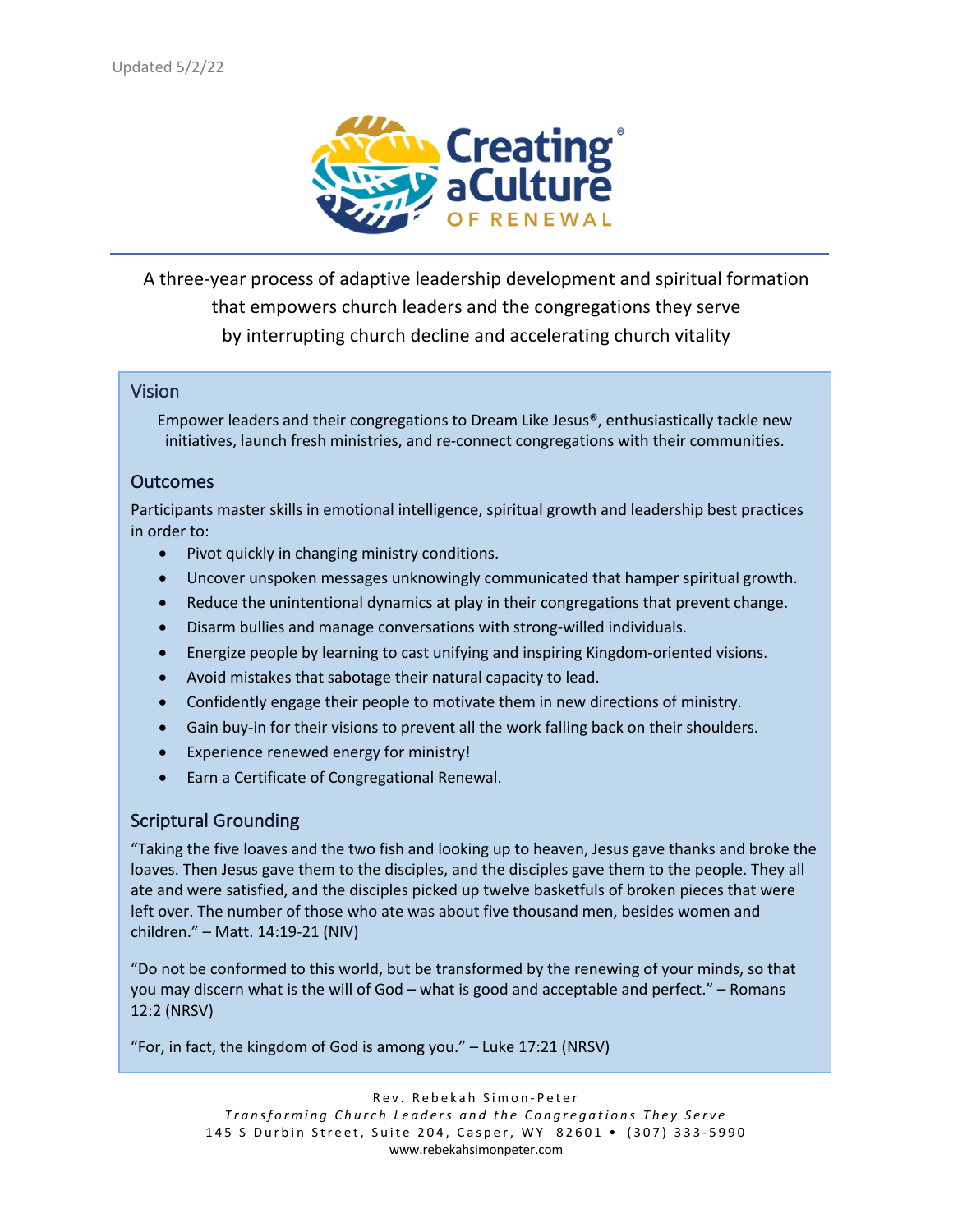

# **Overview**

A cohort of 8-12 individual leaders journey together through three years (three tracks) of in-depth online learning. Groups can include clergy and laity, as well as District, Conference, Presbytery, Diocese, or Judicatory leaders, or other faith-based leaders.

The layered learning model includes these individual, paired, and group experiences:

- Online opening and closing retreats facilitated by certified faculty (3 days each)
- Monthly online group meetings led by Certified Faculty (90 minutes each)
- Monthly peer to peer conversations (45-60 minutes each)
- Monthly conversations with a mentor (45-60 minutes each)
- State-of-the-art learning platform
- Personalized Everything DiSC® profiles, professionally designed workbooks, and practical applications

Each of the **Creating a Culture of Renewal** tracks focuses on specific outcomes; each year builds on the previous track's content.

## Track 1: Congregational Intelligence

Track 1 lays the foundation for the process by expanding emotional intelligence. You gain insight into your communication styles and the styles of those around you. You discover hidden messages encoded in worship and in the ministries of the church that conspire to keep things stuck.



You choose a group of up to ten persons from your ministry setting who also complete a DiSC profile. This shared knowledge empowers your and your people to work together more effectively and reduces resistance to change. A Culture-Shifting Matrix tracks quantitative and qualitative shifts of your ministry setting.

#### **Tr**ack 1 Content

- *Envision a New Future*
- *Apply the Four DiSC Dimensions of Human Behavior*
- *Refine your Communication with Adults*
- *Discover the Culture of Your Congregation*
- *Acknowledge Children and Youth*
- *Recognize Unspoken Messages in the Worship Service*
	- *Maximize the Ministries of the Church*
- *Motivate Four Styles of Giving*
- *Connect Across the Generations*
- *Celebrate Your Growth*

Rev. Rebekah Simon - Peter *Transforming Church Leaders and the Congregations They Serve* 145 S Durbin Street, Suite 204, Casper, WY 82601 • (307) 333 - 5990 www.rebekahsimonpeter.com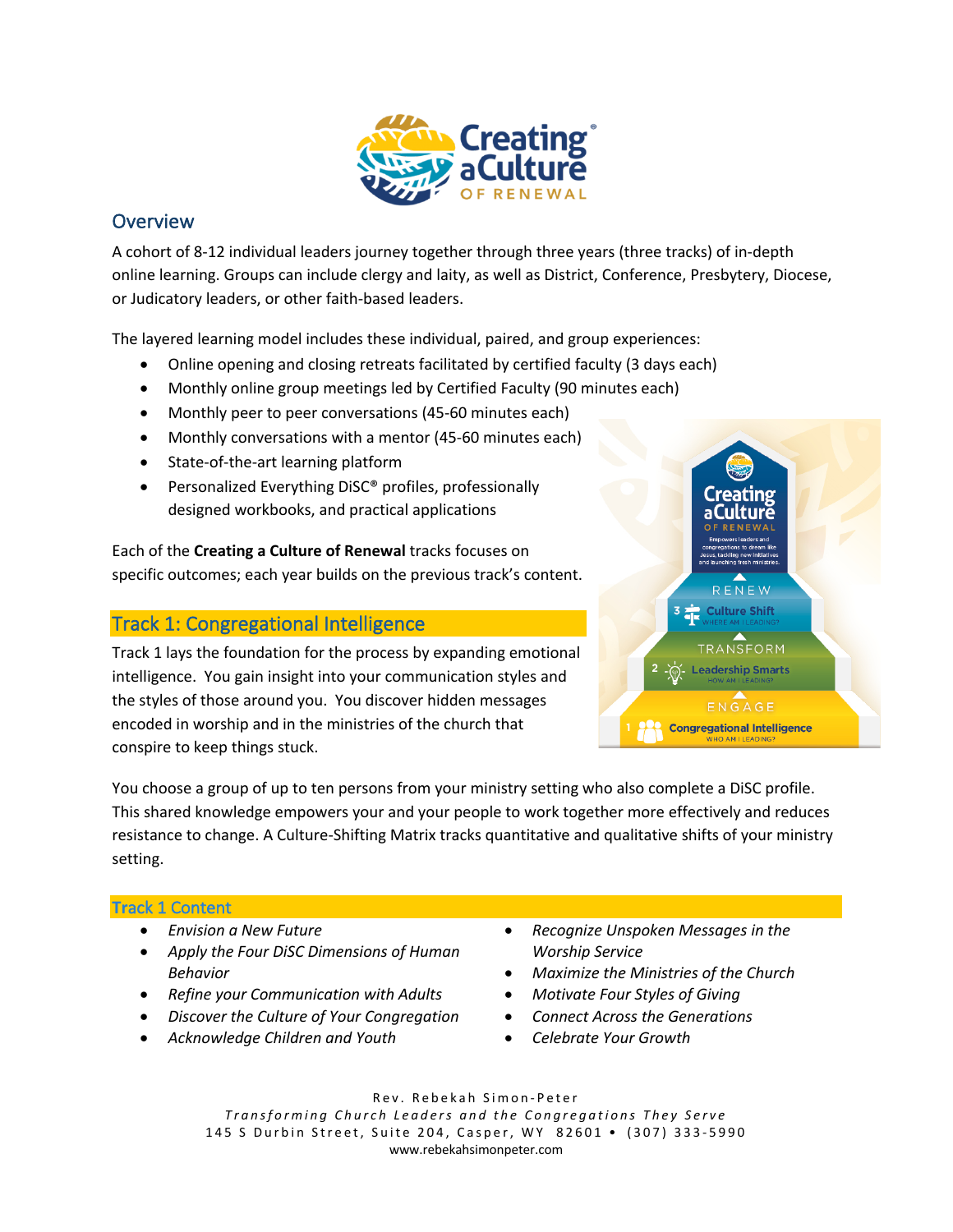## Track 2: Leadership Smarts

Track 2 builds adaptive leadership capacity through practical, hands-on tools and practices. You discover how to turn polarizing conflict into productive conflict that unifies rather than divides the congregation. Through this process, you develop the capacity to transform self-sabotaging fears into new-found faith. Using Jesus' ministry as a model for innovative leadership, you gain skills in disciplemaking and solidify your learnings by mentoring Track 1 participants. You learn leadership best practices of casting a vision, gaining alignment and championing execution, all of which enable you to act on your Jesus-sized dreams. You continue to build and celebrate quantitative and qualitative shifts in your ministry setting with the Culture-Shifting Matrix.

#### Track 2 Content

- *Fear, Faith and the Courage to Lead*
- *The Art and Practice of Mentoring*
- *Deepen Your Spirituality*
- *Engage Conflict Productively*
- *Enlarge Your Listening*
- *Dream Like Jesus*
- *Hold the Big Picture*
- *Cultivate Boldness*
- *Test Assumptions*
- *Celebrate Courageous Faith*

## Track 3: Culture Shift

Track 3 teaches you how to move your congregation toward Kingdom-oriented visions with intentional action steps and goals. Using an Apostolic Action Plan, you learn to champion the execution of your vision and gain the alignment of your congregation and community. As you advance from discipleship to apostleship, a sustainable shift in culture takes root. You practice apostle-making empowerment skills and solidify your learning by mentoring a Track 2 participant. You expand and celebrate the quantitative and qualitative shifts in your ministry setting with the Culture-Shifting Matrix.

#### **Track 3 Content**

- *Advance from Discipleship to Apostleship*
- *Envision the Miracle Now*
- *Gain Alignment*
- *Communicate with Clarity*
- *Engage and Inspire*
- *Realize the Impossible*
- *Be a Rolling Stone*
- *Structure Success*
- *Feedback Loop*
- *Thy Kingdom Come*

Rev. Rebekah Simon - Peter *Transforming Church Leaders and the Congregations They Serve* 145 S Durbin Street, Suite 204, Casper, WY 82601 • (307) 333 - 5990 www.rebekahsimonpeter.com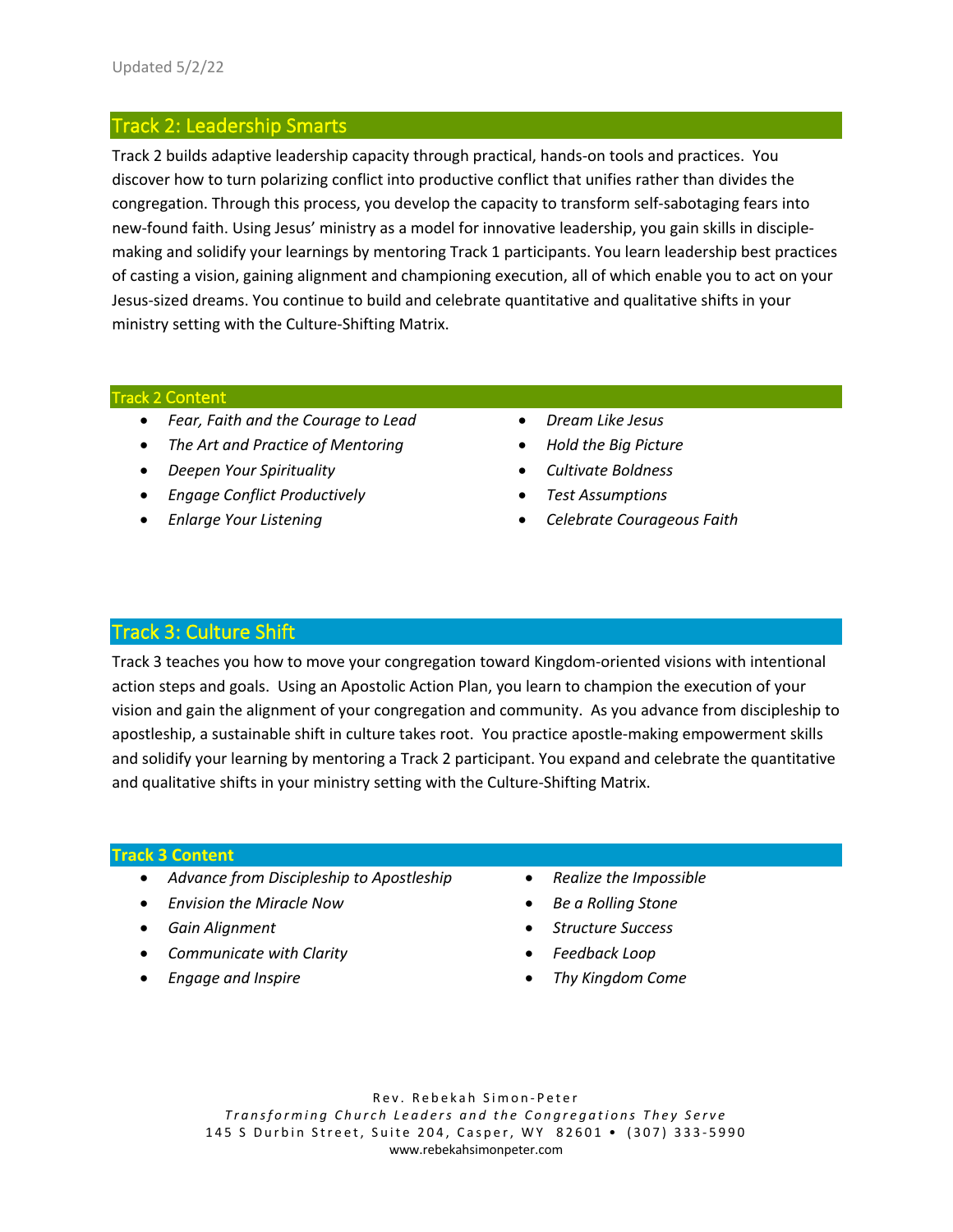

#### **Commitments**

**You** commit to participating in the three-year process. This includes attending six three-day retreats over the course of the three years. Additionally, from October-April, you invest 8-12 hours per month for 90-minute monthly webinars, 45–60-minute monthly buddy calls, and 45–60-minute monthly mentor calls.

**You** select a team of up to 10 people with whom you meet throughout year one, and a vision team with whom you meet in years two and three.

**We** partner with you to ensure high-impact results for you, your people and your investment.

**We** provide a proven and workable curriculum facilitated by passionate, knowledgeable Faculty. The process is supported by professionally designed workbooks, a suite of Everything DiSC® profiles along with integration exercises, spiritual grounding, monthly mentoring, mentor training, structures for high accountability, online meetings, retreat programming, tech support and individualized action plans.

**We** also provide 15 CEUs for your successful completion of Creating a Cultural of Renewal.® Additionally, you can be awarded a Certificate of Congregational Renewal, and be designated a Certified Renewalist, upon successful completion of a Congregational Renewal Portfolio.



**Together,** we agree to the Commitment and Transfer Policy.

#### **Funding**

The Virginia Annual Conference is subsidizing the normal cost of your participation. As a result, the cost to you is \$6600 for the three-year program. Additionally, Virginia Clergy Development funds are available for up to \$3,000 of your cost, and congregations are encouraged to contribute \$600 a year, leaving your personal cost at \$600 a year net, over the three years.

Your registration fee of \$6600 is payable in one lump sum, or through 36 monthly payments of \$183.33 each. Register online at rebekahsimonpeter.com. Be sure to use promo code VACCR.

> Rev. Rebekah Simon - Peter *Transforming Church Leaders and the Congregations They Serve* 145 S Durbin Street, Suite 204, Casper, WY 82601 • (307) 333 - 5990 www.rebekahsimonpeter.com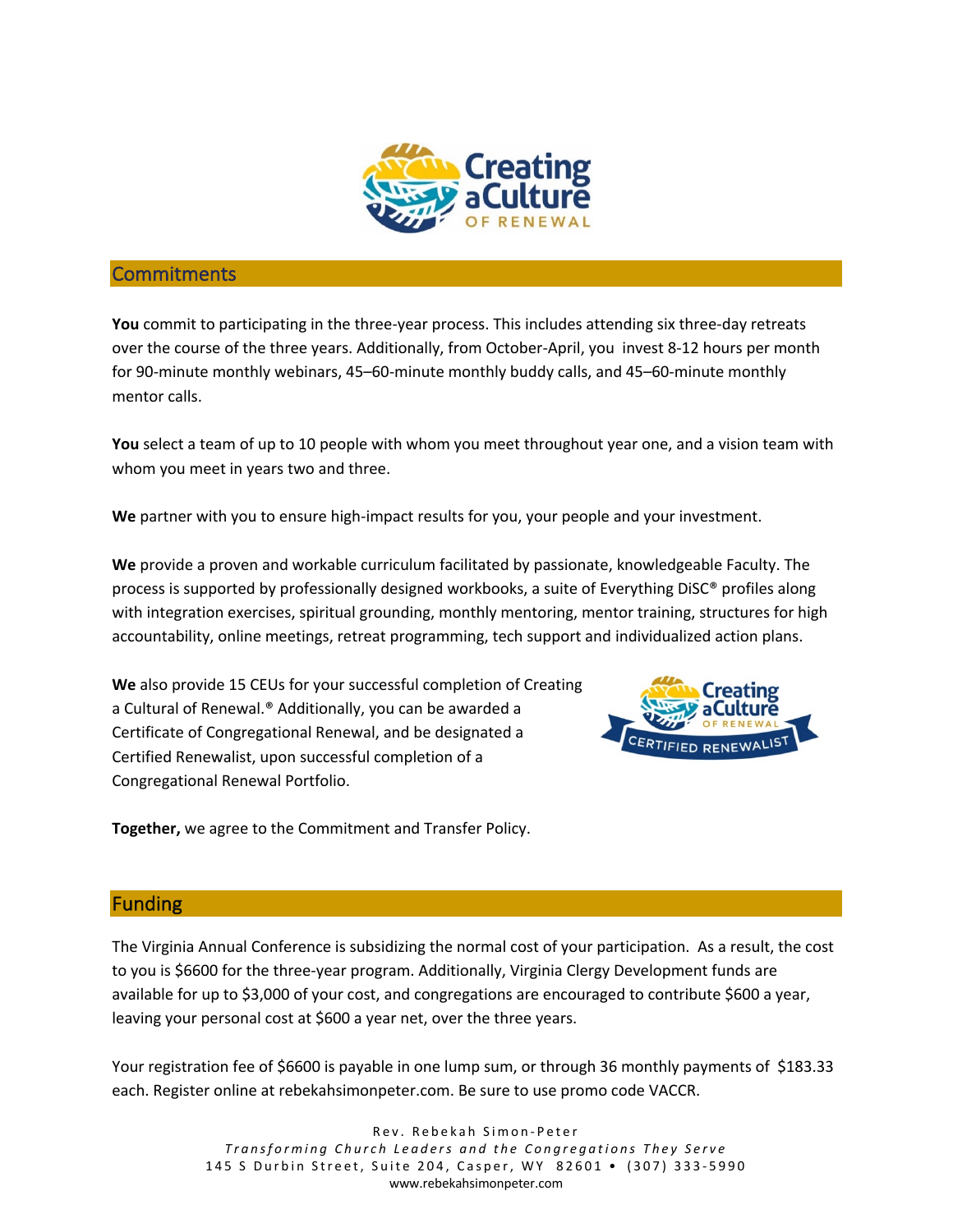## About Rev. Rebekah Simon-Peter

- Developer of the award winning **Creating a Culture of Renewal®** program and ordained Elder in the Mountain Sky Conference of the United Methodist Church.
- Author of many books, including *Forging a New Path: Moving the Church Forward in a Post-Pandemic World*, *Dream Like Jesus, The Jew Named Jesus, Green Church,* and *7 Simple Steps to Green Your Church.*
- Master facilitator and workshop leader of *How to Do More with Less; Jesus-Sized Dreams for Small-Sized Churches; Platinum Rule Leadership for Changing Times;* and *From Polarizing Conflict to Productive Conversations*.
- Featured contributor at Ministry Matters, the United Methodist News Service, United Methodist Insight, and keynote speaker at conferences around the country.